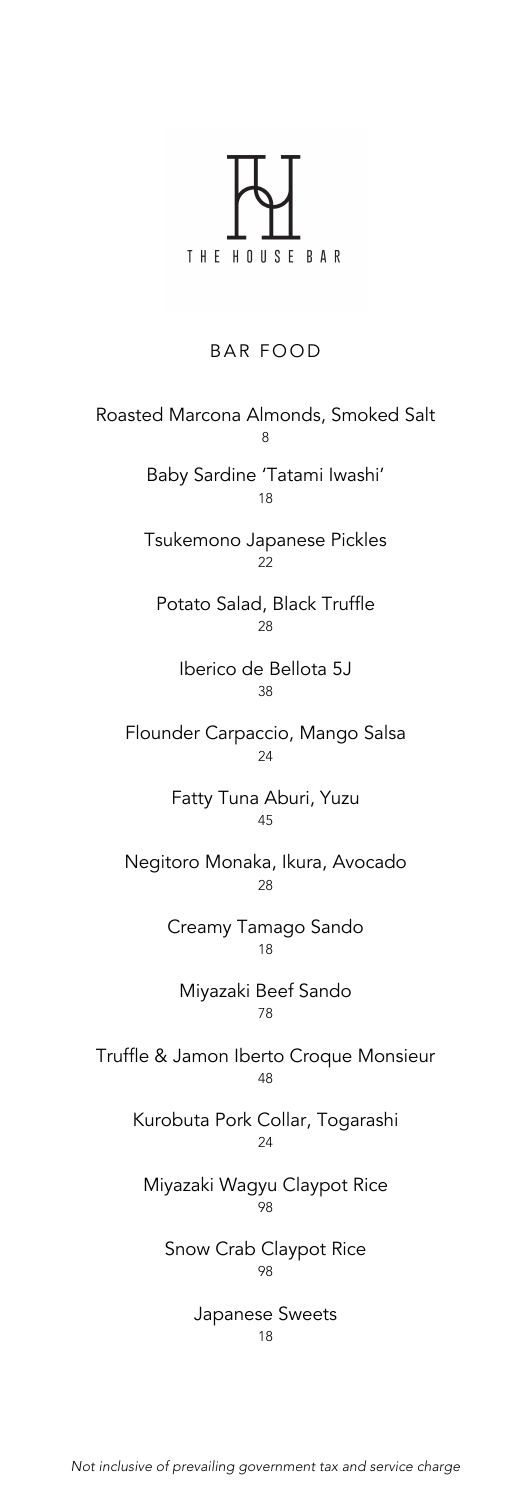

### COCKTAILS

## HIGHBALL

Classic Nikka Coffey Malt Whisky, Shiso Bitters, Soda 28

> Tom Collins Roku Gin, Sugar, Fresh Lemon, Soda 24

#### Chu-Hai

Shochu, Fresh Grapefruit, St Germain, Soda 24

Moscow Mule Nikka Coffey Vodka, Lime, Ginger Beer, Cucumber 26

# MARTIN I

Classic Dry Ki No Bi Gin, Cocchi Dry Vermouth, Sudachi Zest 36

Nihon Isle of Harris Gin, Junmai Ginjo, Sakura Bitters 48

Vesper Haku Vodka, Nikka Coffey Gin, Americano Cocchi Shaken not stirred 26

Gimlet

Tanqueray Ten, Lime Cordial, Yuzu Bitters 24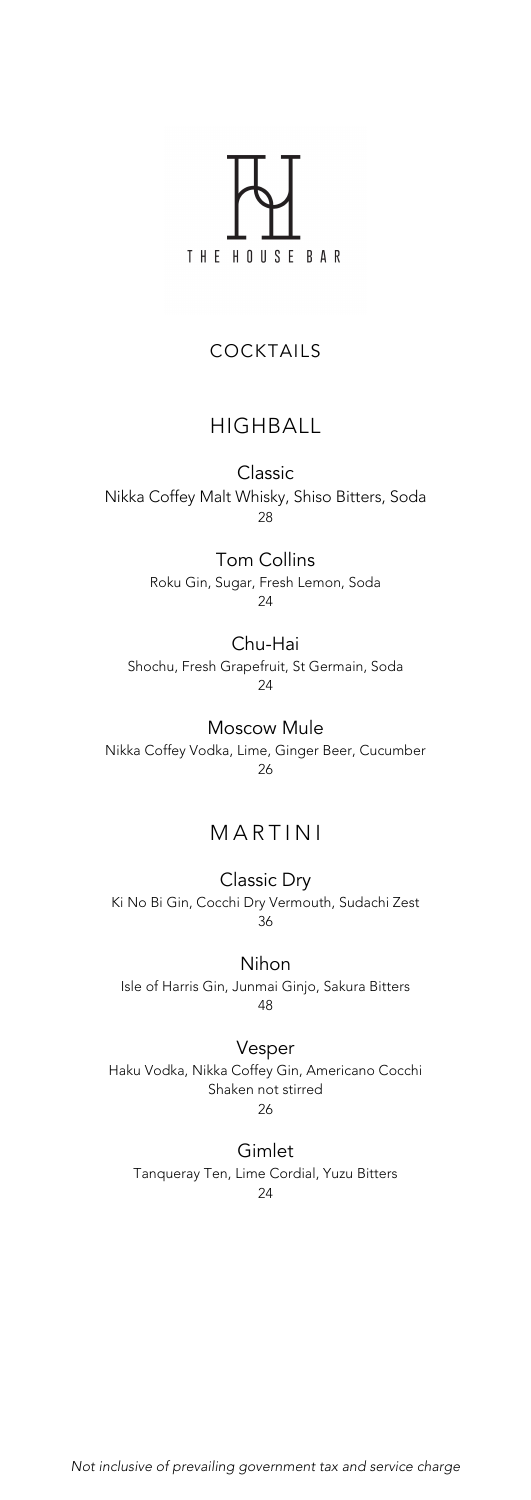

# COCKTAILS

# OLD FASHIONED

Sazerac Michter's Bourbon, Absinthe, Creole Bitters 28

Mountain Forest Hakushu Distillery Reserve, Umami Bitter 48

Manhattan Michter's Rye, Angostura Bitters, Cocchi Classico 28

Rum Old Fashioned Teeda 5yo, Bourbon Smoked Sugar, Coffee Bitters 32

# D A I S Y

Strawberry Margarita Patron Silver, Strawberries, Cointreau, Yuzu Cordial 24

Kamikaze Nikka Coffey Vodka, Lemon, Cointreau, Shiso Bitters 22

Rum Daisy Veritas Rum, Raspberries, Lime Juice, Sugar 24

Bronx

Tanqueray Ten, Kumquats, Cocchi Dry, Cocchi Classico 24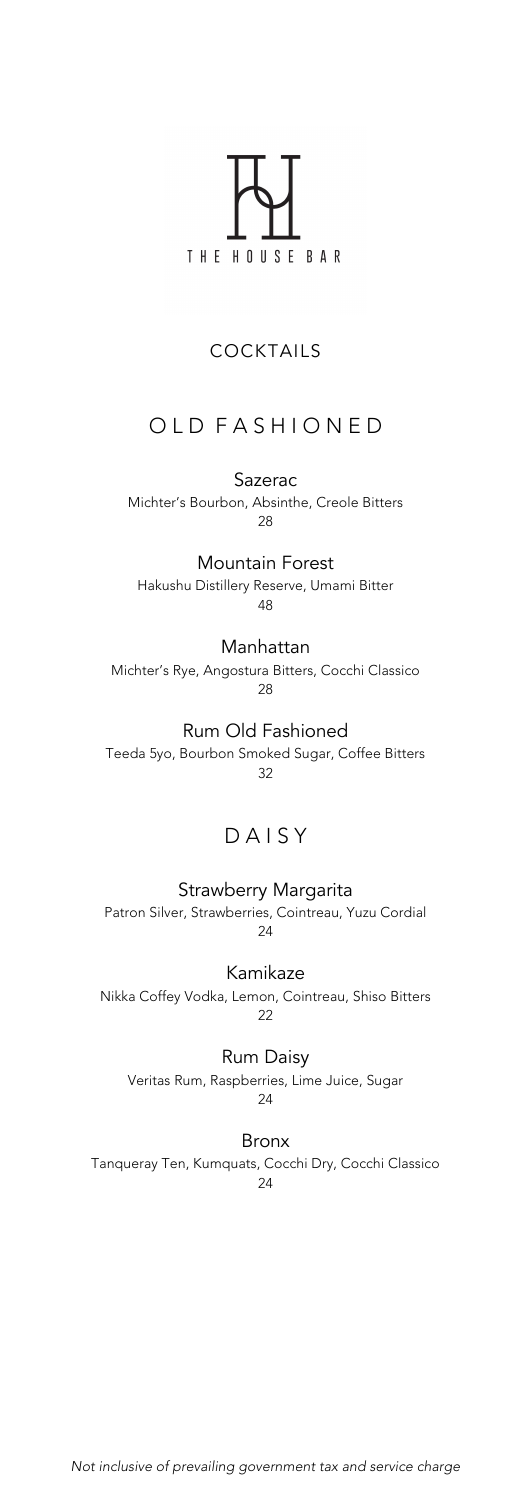

## COCKTAILS

# CLASSICS

Negroni

Nikka Coffey Gin, Campari, Cocchi Classico 24

Sidecar Cordon Bleu, Cointreau, Lemon, Kumquat 26

Whisky Sour Nikka Coffey Malt, Lemon Juice, Sugar 26

Daiquiri Veritas Rum, Fresh Lime, Moscovado Sugar 22

P R E M I U M C L A S S I C S

Old Fashioned Yamazaki 12yo, Hanoki Bitters, Japanese Red Sugar 68

> Margarita Clase Azul Reposado, Curacao, Lemon 68

El Presidente Samaroli Demerara Cask No.7, Hempden Jamaican Rum, Curacao, Cocchi Classico, Sakura Bitters 58

Rob Roy Samaroli 1995 Speyside Blend, Cocchi Vermouth Riserva Reale, Angostura Bitters 74

# NON-ABV

Harusaki

Seedlip Garden, Sudachi, Foamee, Mint 18

Citrus Rhapsody

Lemon, Yuzu Cordial, Kumquat, Grapefriuit Soda 18

*Not inclusive of prevailing government tax and service charge*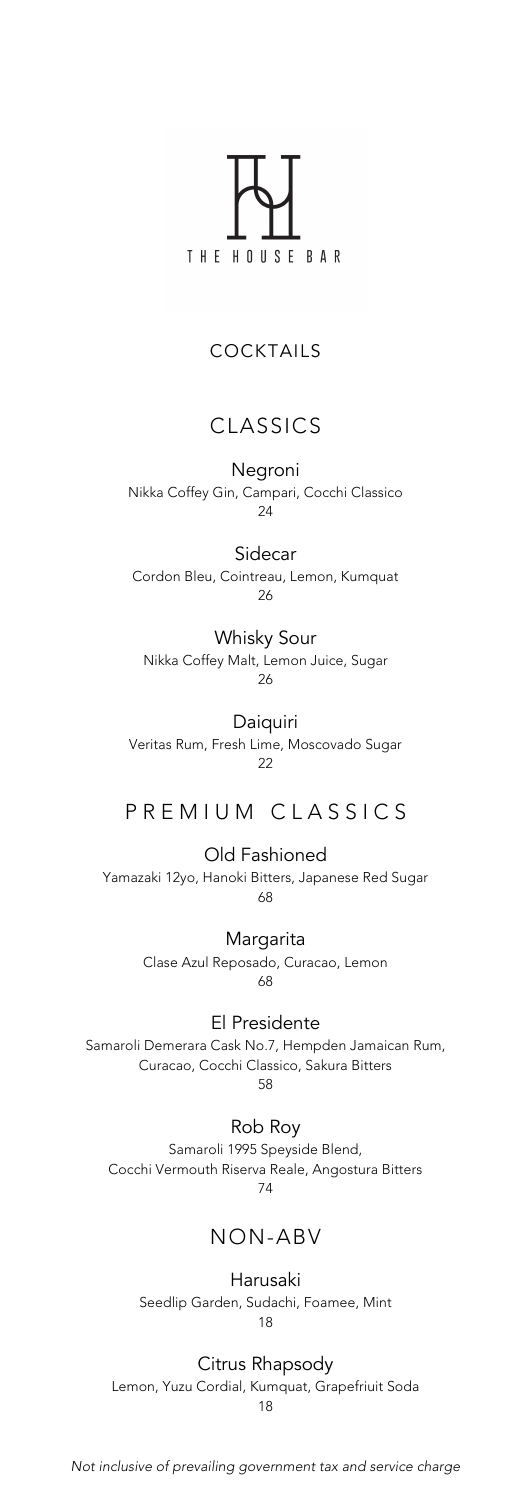

## G I N

Nikka Coffey Gin 18 / 280

> Ki No Bi 22 / 350

> > Roku 18 / 280

Isle of Harris Sugar Kelp 26 / 410

> Tanqueray Ten  $18 / 280$

# **VODKA**

Nikka Coffey Vodka 18 / 280

> Haku Vodka 18 / 280

# TEQUILA & MEZCAL

Clase Azul Reposado 36 / 570

> Patron Silver 18 / 280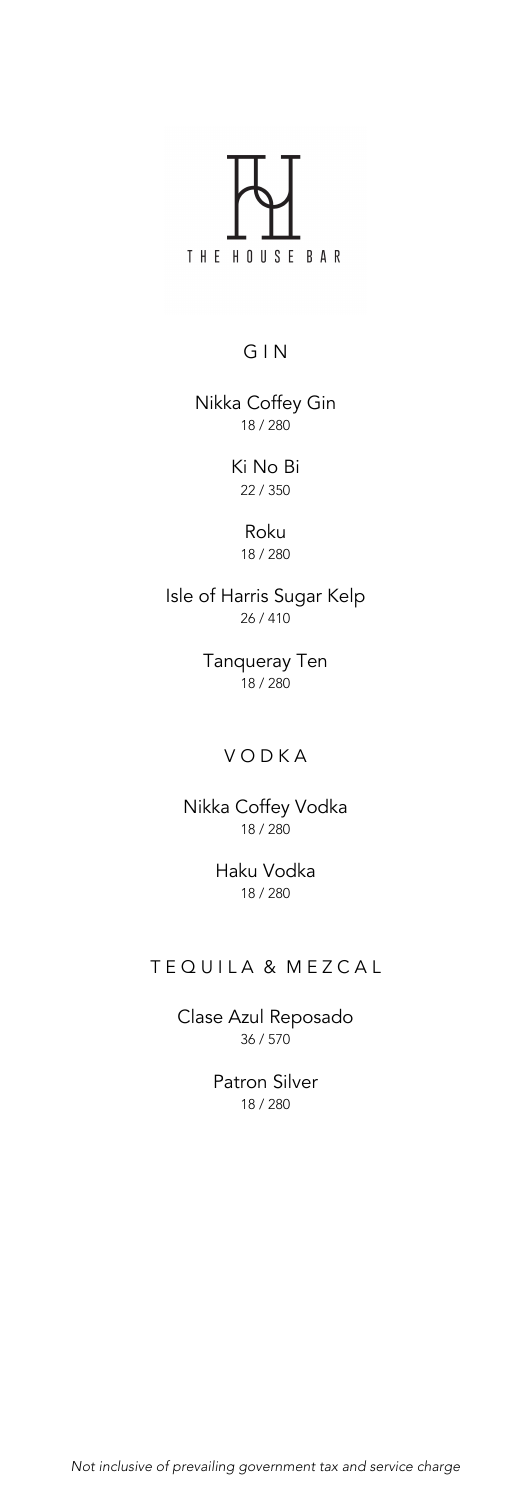

SINGLE MALT

Yoichi Single Malt 24 / 360

Miyagikyo Single Malt 26 / 380

Yamazaki Distillery Reserve 28 / 420

> Yamazaki 12yo 45 / 600

> Yamazaki 18yo 180 / 3500

Hakushu Distillery Reserve 28 / 420

> Hakushu 12yo 45 / 600

> Hakushu 18yo 15 / 2800

Samaroli Glen Garioch 2011 34 / 510

### B L E N D E D W H I S K Y

Hibiki Harmony 28 / 420

> Hibiki 17yo 150 / 2800

> Hibiki 21yo 180 / 3500

Nikka Coffey Malt 20 / 320

Samaroli 1995 Speyside Blend 38 / 570

> Chivas 18yo 22 / 340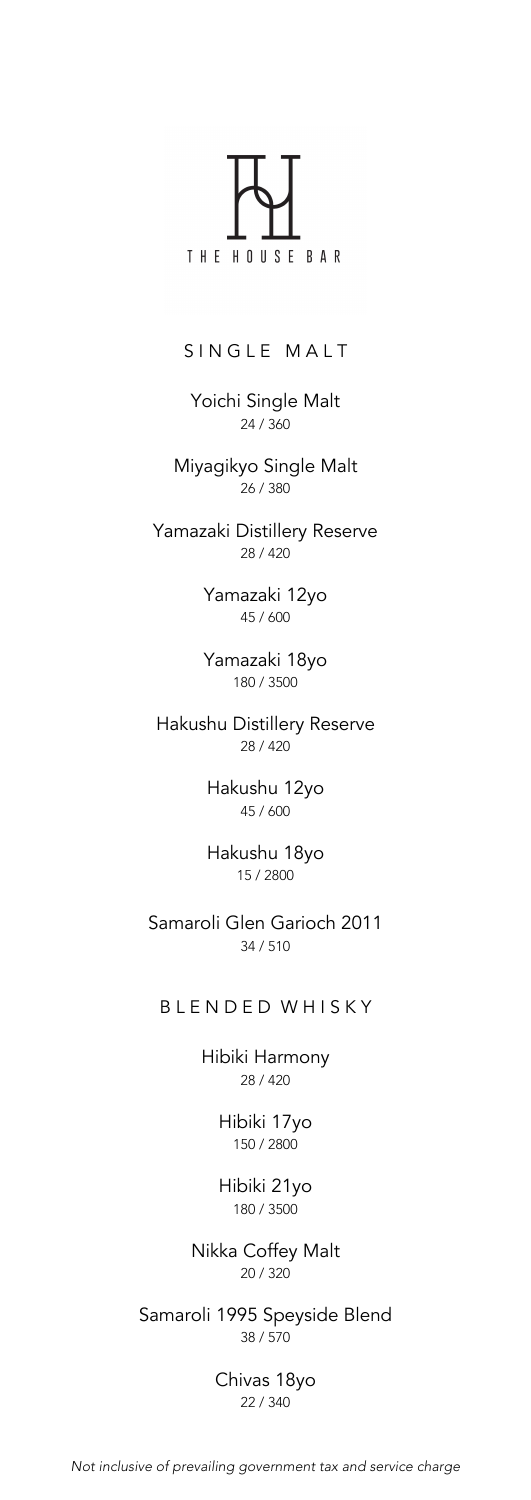

#### BOURBON & RYE

Michter's Straight Rye 22 / 350

Michter's Small Batch Bourbon 24 / 350

#### R U M

Teeda 5yo, Japan 24 / 340

Samaroli Caribbean 2005, Cuba 28 / 430

Samaroli Demerara Cask No.7 2002 32 / 480

> Hampden, Jamaica 28 / 460

### C O G N A C & A R M A G N A C

L'Encantada 1988, Bas Armagnac 36 / 540

> VSOP, Martell 20 / 320

Five XP, Riesling Brandy, Germany 18 / 188

## **SHOCHU**

Iichiko 18 / 280

#### B E E R

Suntory The Premium Malt's 18